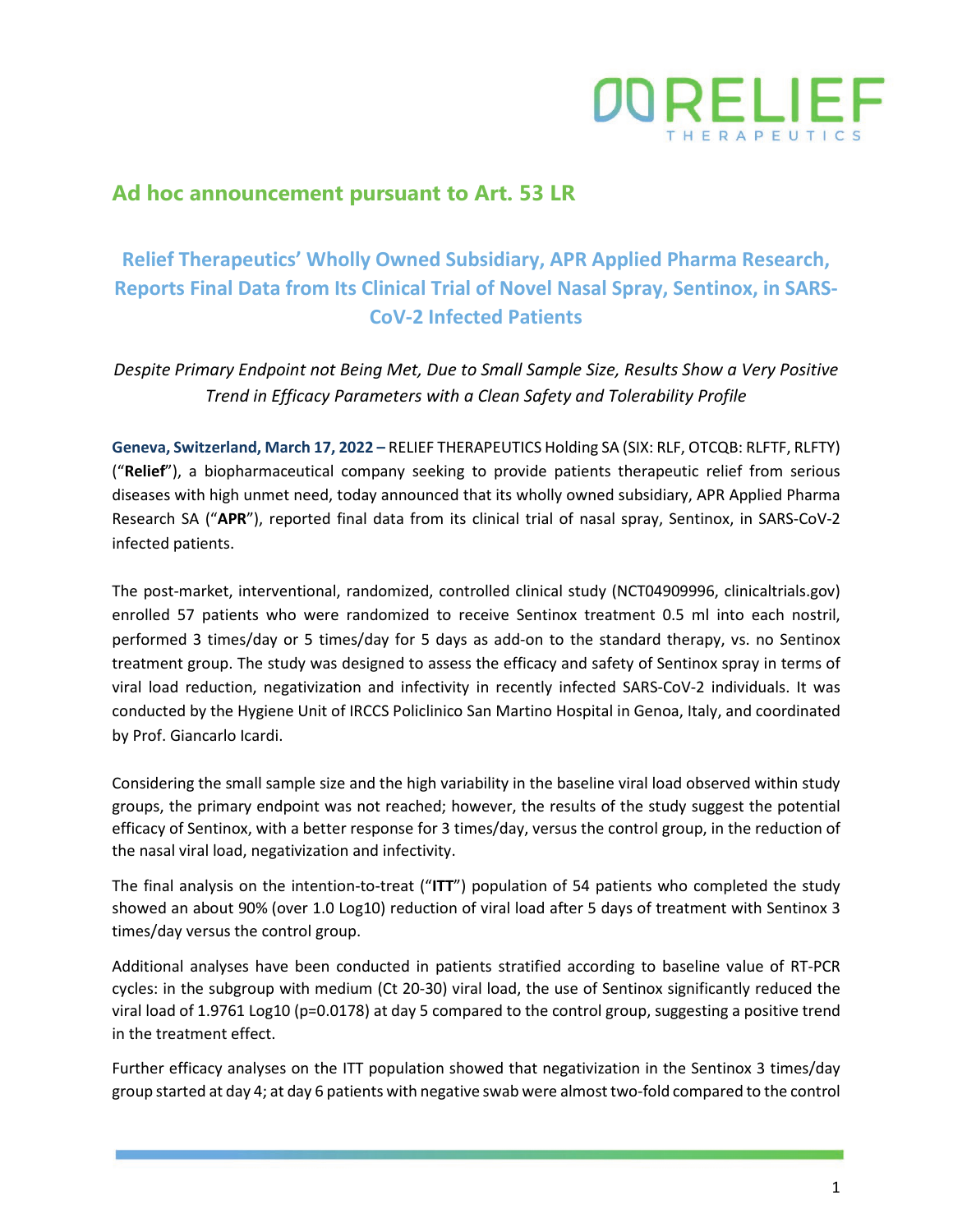

## **Ad hoc announcement pursuant to Art. 53 LR**

group (47% in Sentinox group versus 22% in no treatment group) (p=0.0005). Similar results were obtained in the analysis conducted in the 20-30 RT PCR cycles subpopulation.

Analysis on infectivity data was conducted in the ITT population: patients were considered "not infectious" (patient likely not be able to spread virus to others) when the cycle threshold value of >35 cycles was achieved *(Carrouel et al. 2021; Jang et al. 2021; Iwanami et al. 2021; Choudhuri et al. 2020).*

In the 3 times/day Sentinox group, 71% of patients were non-infectious versus 44% in the control group at day 6 (p<0.0001).

Overall safety data monitored through clinical examination showed a good safety profile for Sentinox. This has been confirmed also by VAS and LIKERT scale results.

Prof. Giancarlo Icardi, head of the Hygiene Unit of IRCCS Policlinico San Martino Hospital in Genoa (Italy) and lead investigator, commented, "Globally our data suggest that Sentinox represents a promising and safe option in reducing the time for obtaining a negative result due to a significant reduction in the nasal viral load. Our findings are particularly encouraging and indicate that, by reducing the nasal viral load, Sentinox could also have the potential to reduce the chances of spreading the virus to others and to interfere with the spreading of the virus to the lungs, preventing a clinical deterioration. Further larger scale studies are suggested."

Paolo Galfetti, Chief Executive Officer of APR and President of Relief Europe added, "We will continue to investigate the potential of Sentinox nasal spray to reduce nasal viral load and test the hypothesis that such reduction will interfere with the spreading of the virus to the lungs and, by doing so, prevent a clinical deterioration. We believe that further clinical studies can potentially confirm Sentinox as a preventive option, not only against SARS-CoV-2 infection, but as a treatment for a wide array of viruses and bacteria in the future."

#### **About Sentinox**

Sentinox is an acid-oxidizing solution (AOS) containing hypochlorous acid at 0.005%, certified in Europe on February 16, 2021 as Class III Medical Device (Certificate Nr. EPT 0477.MDD.21/4200.2). The device is intended for irrigation, cleansing and moistening of the nasal cavities and is indicated for (i) reducing the risk of infections caused by bacteria and viruses, including SARS-CoV-2, by lowering the nasal microbial load, (ii) symptomatic nasal care and (iii) nasal care in case of minor lesions/alterations of the nasal mucosa.

#### **ABOUT RELIEF**

Relief focuses primarily on clinical-stage programs based on molecules with a history of clinical testing and use in human patients or a strong scientific rationale. Relief's drug candidate, RLF-100™ (aviptadil), a